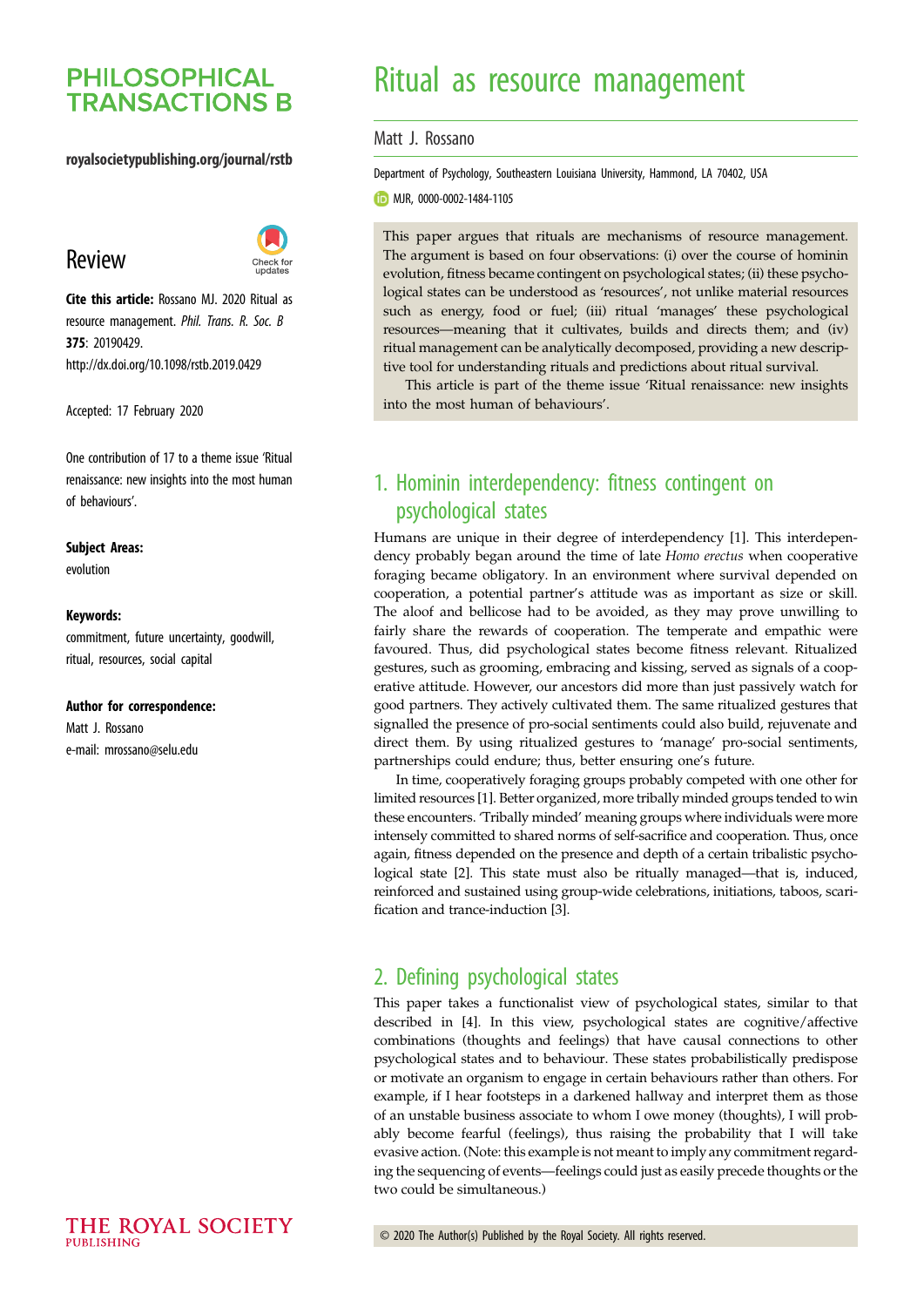Ultimately, these states reduce to certain patterns of brain and neuro-chemical activity. For example, beliefs about safety, such as thinking that a parent or supernatural agent will offer protection, activate the ventromedial pre-frontal cortex, which in turn modulates amygdala activity in response to a perceived threat, moving one from an anxious, fearful state to one of greater confidence (see summary in [[5](#page-7-0), pp. 131–135]). Conversely, opposite beliefs, such as thinking that one has been abandoned by parents or supernatural agents, activate the dorsomedial pre-frontal cortex which in turn amplifies amygdala activity intensifying one's fearful state.

Different psychological states motivate behaviours congruent (or intended to be congruent) with the state. Thus, when one is motivated by a psychological state of fear, one runs away. When one is motivated by loyalty or commitment, one does acts of fidelity. When one is motivated by trust or goodwill, one extends patience or charity to another. However, as will be discussed in more detail shortly, another important property of psychological states is that they are often subject to fatigue. Over time or when stressed, these states have a tendency to weaken, causing the behaviours they support to diminish. Thus, one's tendency to act out of loyalty, commitment or trust can wane, especially when those acts are costly in terms of time, effort, money or lost opportunities.

## 3. Psychological states are resources

The dictionary defines a resource as: (noun) 'a source of supply, support, or aid, especially one that can be readily drawn upon when needed' (definition 1, source: [https://www.dictionary.](https://www.dictionary.com/browse/resources) [com/browse/resources](https://www.dictionary.com/browse/resources)). Cognitive science has a long history of conceptualizing psychological states as 'resources'; attention being a well-known example [[6](#page-7-0)]. As with material resources, attention is limited, can be narrowly focused or broadly spread, can be depleted with extensive use or conserved for later use. More recently, Baumeister et al. [\[7\]](#page-7-0) have applied the resource analogy to another mental state, self-control. As with muscular strength, self-control depletes with use, can be increased with training or conserved for later expenditure. Self-control has important pro-social implications. Restraining anger, being diplomatic, sharing resources, fulfilling obligations and a host of other cooperative acts require varying degrees of self-control. Very likely, our self-control capacity evolved to allow us to reap the long-term benefits of cooperation while forgoing smaller short-term gains.

Criticisms have been levelled at the notion of self-control as a limited, domain-general resource; an idea referred to as egodepletion. Ego-depletion has typically been assessed using sequentially presented, presumably unrelated tasks of selfcontrol. For example, resisting sweets (task 1) followed by the Stroop test (task 2). The fact that task 1 appeared to significantly impair task 2, suggested that they were drawing from a single, limited, domain-general source. However, studies showing ego-depletion effects have been called into question  $([8,9];$  $([8,9];$  $([8,9];$  however see  $[10]$  $[10]$  for reply]).

The ultimate outcome of the ego-depletion controversy, however, is not central to the resource analogy as it is being employed here. Instead, it is the far less controversial notion of cognitive fatigue resulting from time-on-task or processing overload that is important [[11](#page-7-0),[12\]](#page-7-0). Variants of this effect have been demonstrated across many contexts such as: (i) students' standardized test results being poorer when

tested late in the day as opposed to earlier or after a break [[13\]](#page-7-0); (ii) students' performance on a memory test declining significantly after about 50 min of continuous work on the test [[14\]](#page-7-0); (iii) healthcare workers becoming increasingly likely to neglect obligatory hand-washing as their shifts wear on [[15\]](#page-7-0); (iv) doctors becoming increasingly likely to prescribe questionable medications to insistent patients later in the day [[16\]](#page-7-0); (v) parole board members becoming less likely to grant parole the longer they have gone without a break [\[17](#page-7-0)]; and (vi) the selective impairment of deliberate, system 2 judgements after performing tasks requiring mental effort [[18\]](#page-7-0).

Thus, for present purposes, psychological states are resources, not necessarily in the sense that there is a single, limited, domain-general supply of 'psychic energy' upon which they all draw; but instead in the sense that any particular state is subject to fatigue or depletion when extensively used or put under stress. These states can, however, be regenerated through rest or other active strategies including ritual. Indeed, numerous pro-social psychological states appear to function in exactly this fashion, that is, they are limited, exhaust-able, yet replenish-able resources. For example, people experience compassion 'fatigue' when overexposed to suffering. Various coping strategies, including ritual behaviour such as meditation, can help restore compassion 'reserves' [[19\]](#page-7-0). Commitment between marriage partners often wanes over time and/or when put under stress, but may be rejuvenated by counselling or retreats [\[20](#page-7-0)]. Finally, trust and goodwill can be 'lost' through cheating or exploitation, but can also be 'reconstituted' through remorse and restitution.

## 4. Ritual manages psychological resources

As with material resources, in 'raw' form, psychological resources have potential, but little actual value. For actualization, these resources must be cultivated or processed somehow, thereby making them suitable for use. For example, a tree does little for a freezing human. But it represents a potential resource from which a product, heat, can be derived. To produce heat, however, work is required. The tree must be 'processed'—felled, cut into pieces and dried into firewood.

Similarly, humans possess a wealth of communal, prosocial sentiments, but these sentiments must be harnessed and directed to make them useful. For example, loyalty and goodwill must be directed towards something. One must be loyal to certain values or groups. One must have goodwill for a specific other or group. It is when these pro-social sentiments have identifiable objects that they create the social capital necessary for cooperative action. Ritual is the means by which these pro-social sentiments become object-directed. Below I describe a simple analogy between the physical processing of material resources and the ritual processing of psychological resources.

### (a) Material resource

Start with raw material (trees). Physically process the raw material (cut and cure the wood) creating a useable resource: firewood. Burn firewood to yield a valuable product: heat.

## (b) Psychological resource

Start with a raw psychological state (e.g. loyalty). Ritually process the state (e.g. an initiation ritual) creating a useable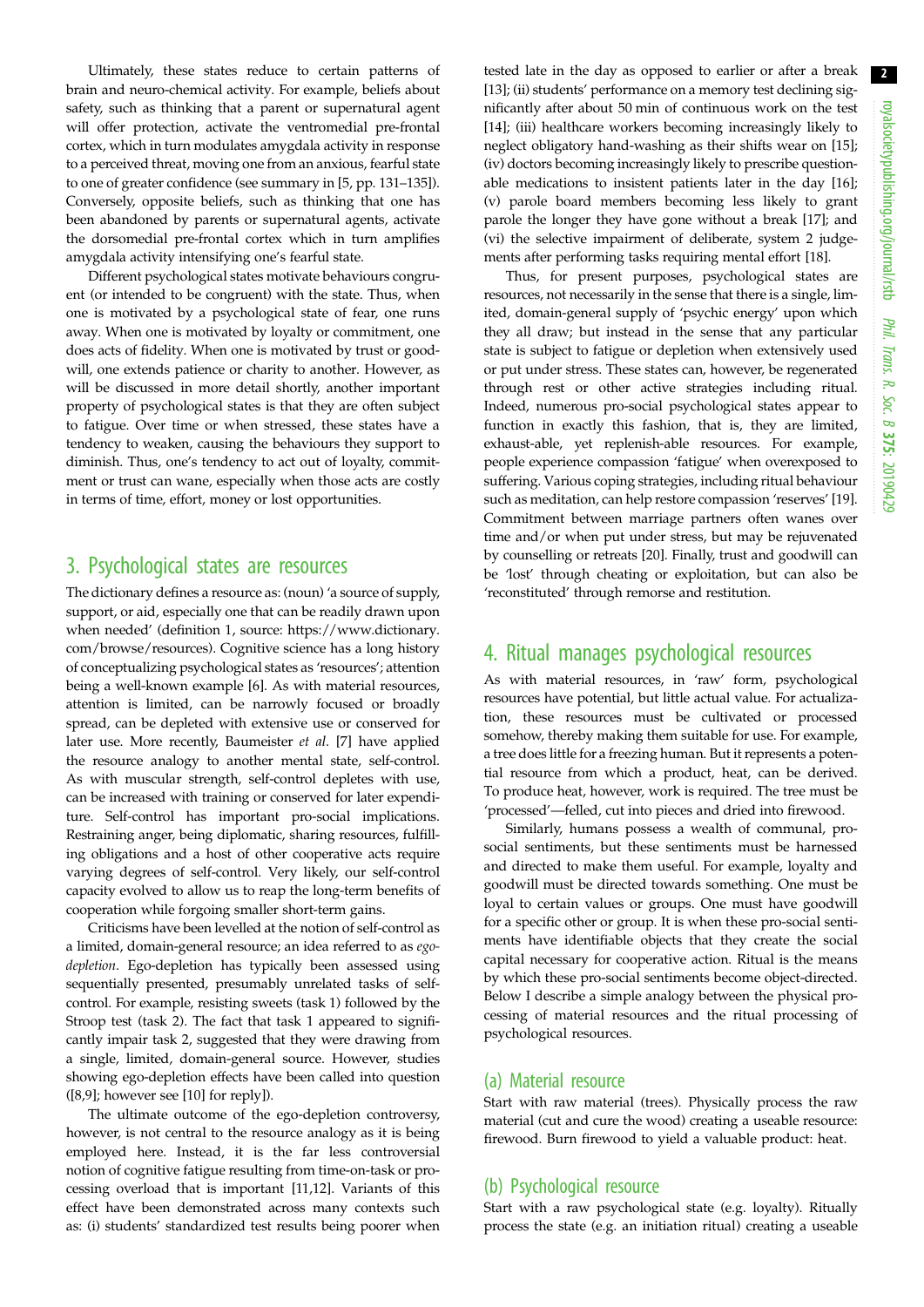resource: loyalty to the group and its values. Actualize the resource yielding a valuable product: group stability (achieved by virtue of the fact that loyal members are more likely to follow group norms, contribute to group endeavours, behave altruistically towards group members, etc., all of which strengthens and stabilizes the group).

More than a decade of research has shown that ritual activity increases levels of pro-social psychological states such as goodwill, empathy, trust, liking, perceived unity and similarity [\[21,22](#page-7-0)]. Increased ritual participation is associated with greater generosity and in-group normative behaviour [[23](#page-7-0)–[26](#page-7-0)]. Ritual does not just generate pro-social sentiments; it replenishes them as well. For example, ritual behaviour, such as meditation or prayer, has been shown to restore dwindling reserves of self-control [[27,28](#page-7-0)]. Ritual activities, such as prayer or offerings at shrines, have been shown to revitalize levels of commitment, trust, goodwill and the tendency to forgive after offence [\[29](#page-7-0)–[31\]](#page-7-0).

Ritual's effects stem from the physiological and neurochemical changes it induces producing positive emotions. For example, grooming releases endogenous opiates precipitating a relaxed state conducive to social bonding [[32\]](#page-7-0). Embracing and kissing reduce blood pressure and the stress hormone cortisol, while increasing endorphin and dopamine levels [\[33](#page-7-0)–[35](#page-7-0)]. Endorphin release, increased pain tolerance and entrainment of autonomic nervous system functions (breathing and heart rate) occur when moving in synchrony with others [[36](#page-7-0)–[38\]](#page-8-0). It is unsurprising then that these gestures have evolved to be ritualized signals of affiliative intentions among primates and other species [[39](#page-8-0)–[41](#page-8-0)]. Ritualized gestures evolved to have the particular psychophysical effects that they do because these effects were adaptive. Responding to an affiliative gesture, such as grooming, with (say) a surge of testosterone or an increase in cortisol would prepare the body for aggression, which would be more likely to thwart, rather than promote, the creation of a cooperative, fitness-enhancing bond.

Consider then, the potential psychophysical effects of engaging in an ordinary, everyday ritualized act: saying goodbye. By way of example: in the midst of her morning rush, a daughter takes the time to say goodbye to her father with an embrace and European-style kiss on each cheek. In doing so, she induces positive affect in him by momentarily reducing his blood pressure and encouraging the release of dopamine and endogenous endorphins. This positive affect reminds him of their mutual love and concern, abating his many frustrations with her. Goodwill is restored. As with foraging partners in the ancestral past, sustaining reserves of goodwill guards against future uncertainties. Thus, if daughter's car unexpectedly breaks down, she may need to 'draw upon' her father's goodwill. A ritualized goodbye earlier that fateful day ensures those reserves are well stocked.

## 5. Ritual

My definition of ritual is based on [[21](#page-7-0), p. 261]: '(a) predefined sequences characterized by rigidity, formality, and repetition that are (b) embedded in a larger system of symbolism and meaning, [and] (c) contain elements that lack direct instrumental purpose'. Parts (a) and (c) refer specifically to how ritual actions differ from instrumental ones, while the inclusion of (b) is necessary to make something a ritual. Ritualized actions can happen outside of rituals. For example, geese have ritualized

mating dances, but they do not have weddings. Note also that part (c) uses the phrase 'direct instrumental purpose'. This refers to the causal opaqueness of ritual—meaning that it is often difficult for observers to detect any practical effect the ritual might be having. While some rituals have instrumental functions (such as ones described later in this article), they are often obscure. Finally, parts (a) and (c) are also relevant to the use of ritualized behaviours for hazard protection, such as recited prayers when facing threat or, in extreme cases, as part of obsessive/compulsive symptomology [\[42](#page-8-0)].

Part (b) of the definition references ritual's social or cultural context. Relevant to this is the fact that group rituals have been shown to have a number of important social functions, including: (i) the facilitating the identification of in-group members, (ii) ensuring individual commitment to the group and cementing social cohesion among its members, and (iii) solidifying cooperation among members [\[43](#page-8-0)]. Furthermore, different types of groups rituals produce different forms of identification with the group [\[44](#page-8-0)]. Low frequency but highly emotive rituals, such as stressful initiations, tend to produce identity fusion—a powerful unity of the self with the group (an example might be Navy Seals). Higher frequency but less emotional rituals, such a regular religious service, tend to produce social identification—where one considers oneself a member of a certain social category (an observant Jew). Many of the social functions of rituals have been demonstrated in both adults and (cross-culturally) in children [\[45,46](#page-8-0)]. Interestingly, children, but necessarily adults, treat object-based rituals differently from social rituals [\[47](#page-8-0)].

## 6. Ritual builds social capital: case study

If rituals are mechanisms of resource management, then we should find examples where introducing ritual yielded measurable products by cultivating and directing psychological resources towards specific aims (i.e. it made those resources object-directed). The original study introducing the notion of 'social capital' to the scholarly lexicon provides an example [[54\]](#page-8-0).

As the West Virginia State Supervisor of Rural Schools in the early twentieth century, Lyda Hanifan was instrumental in bringing about tangible improvements in educational facilities and student outcomes. Achieving these improvements, however, required community investment. That investment, Hanifan realized, would only be supported if strong bonds of shared interests and values were developed among parents and community members. In other words, social capital needed to be cultivated. Hanifan [[48,](#page-8-0) p. 130] defined social capital as: 'good will, fellowship, mutual sympathy and social intercourse among a group of individuals and families who make up a social unit'.

To create social capital, Hanifan required teachers to hold recurrent schoolhouse meetings designed to build rapport with parents, families and community members. A sample agenda from one of the meetings is below [\[48](#page-8-0), p. 133]:

Song, led by the school choir. Devotion. Address, by the teacher. Reading, by a pupil. Current Events, by a pupil. Essay, by a pupil.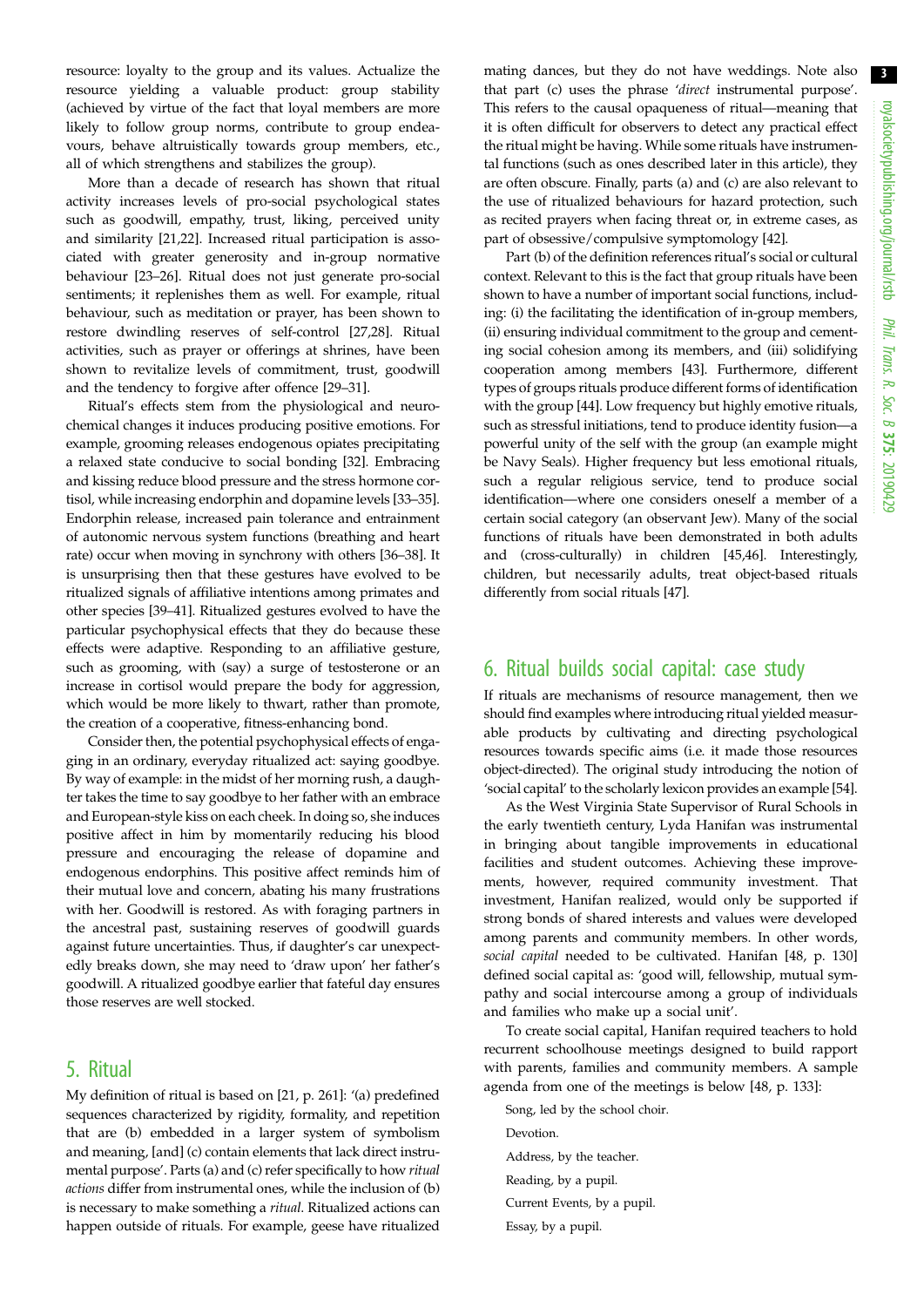Song, led by the school choir. Reading, by a pupil. Vocal Solo, by a local soloist. Reading, by a pupil. Debate. Cornet solo, by a citizen.

Social half-hour.

Note how ritualized the meetings were. Indeed, with the exception of a closing prayer, they followed a script not unlike a rural Sunday church service—an opening hymn, prayer, readings interspersed with music, an address (sermon) by the meeting leader (teacher/pastor) and informal socializing afterwards. Meetings were formalized and scripted, with repetitious, performative, attention-getting elements traits commonly found in rituals [[49](#page-8-0)]. Furthermore, Hanifan described how other meetings included storytelling by community elders and patriotic activities such as placing flags at schoolhouses and singing the National Anthem. Hanifan credited these meetings with creating the social capital necessary for producing important educational improvements, such as: a 14% district-wide increase in student attendance, the establishment of evening literacy classes and fundraising for upgrading local libraries.

It is important to note that the pro-social psychological states (goodwill, commitment, community concern, etc.) from which social capital was generated were present prior to the introduction of the ritual activities; but in a 'raw' notyet-usable form. Ritual did the work of 'processing' those resources so that they could be directed towards creating valuable products. In brief, the sequence was as given below.

Start with raw psychological states (various pro-social sentiments). Process these states using ritualized community meetings yielding a useable resource: social capital. Actualize social capital to produce valuable products: measurable improvements in educational facilities and outcomes.

# 7. Analytically decomposing rituals

As tools of resource management, rituals can be analytically decomposed revealing exactly how they do their work. For this analysis, four questions are posed: (i) what is the resource being targeted? (ii) from whom is the resource required? (iii) to whom is the resource directed? and, (iv) what product results from the resource?

Thus, in the previous case study, the resource being targeted was social capital (question i). This resource was rendered by individuals to the community at large (questions ii and iii). The product of this resource was improvements in educational facilities and outcomes (question iv). Diagrammatically, it looks like this:

RP (community members)  $\rightarrow$  social capital  $\rightarrow$  G  $\rightarrow$  educational improvements.

This reads: Ritual Participants (the individual community members who attended ritualized schoolhouse meetings) offered psychological resources (their goodwill, mutual sympathy, community concern, etc., which collectively created social capital) to the Group (the school community) yielding the product: measurable improvements in educational facilities and outcomes.

## 8. The work of many rituals

[Table 1](#page-4-0) analytically decomposes different rituals. The purpose of [table 1](#page-4-0) is not to propose any new taxonomy of ritual types. Indeed, the table borrows from other sources [\[50,51](#page-8-0)]. Instead, the point is to show the usefulness of the present framework for describing the function of a wide range of rituals. Though the table is not an exhaustive list, I believe the sample is large enough that the patterns observed are credible.

Two patterns emerge: (i) rituals address two problems perennially confronted by human communities—combating social entropy (disintegration) and quelling future anxieties. Ultimately, these two concerns may reduce to one: quelling future anxieties, because group disintegration is a harbinger of future uncertainty. The human brain has evolved to treat uncertainty and lack of control as safety and survival threats [[52](#page-8-0)–[54](#page-8-0)]. Strong social support systems provide security from these threats [\[55](#page-8-0)]. Thus, ritual may well be an evolved strategy for increasing 'social security' against the threat of future uncertainty and lack of control; and (ii) rituals address these threats by cultivating largely three psychological resources commitment to communal values, goodwill (both of humans and supernatural agents) and social support. It may be that these three resources also reduce to one: social capital.

## (a) Row 1: communal recommitment

Recommitment rituals are collective celebrations, religious and secular, that commemorate important moments in a community's history. Easter, Passover, Fourth of July (for Americans) or Bastille Day (French) would be examples. At these celebrations, communities recall a shared historical event and important (sacred) associated values and beliefs. The event's heroic virtues are embodied in ritualized actions, words and symbols designed to compel participants to recommit to its moral lessons.

For example, a religious person attending Easter worship service is reminded of the values of forgiveness and redemption and may, therefore, be inspired to commit more fully to them and to the institution (the church) representing them. Similarly, with someone attending Fourth of July celebrations, only here the values are freedom and bravery and the 'institution' is the USA. Personal commitment to communal values is the resource being ritually cultivated. If successfully cultivated, this resource produces greater group cohesion and cooperation. The resource flows from the individual to the group (last column [table 1\)](#page-4-0).

## (b) Row 2: individual recommitment

While overlapping with communal recommitment rituals, these rituals are distinguished from them by increased frequency as they are typically conducted on weekly or daily basis. Doctrinal rituals, such as daily prayer, meditation, church services, club or corporate staff meetings provide potential examples [[56\]](#page-8-0). At these, individuals are regularly reminded of the institutional values and teachings that are supposed to guide their actions. As with communal recommitment rituals, the resource being cultivated is individual value commitment. The product of this resource is greater group stability.

## (c) Row 3: communal tension management

Tension management rituals (aka rituals of reversal or inversion) involve the community seemingly violating the values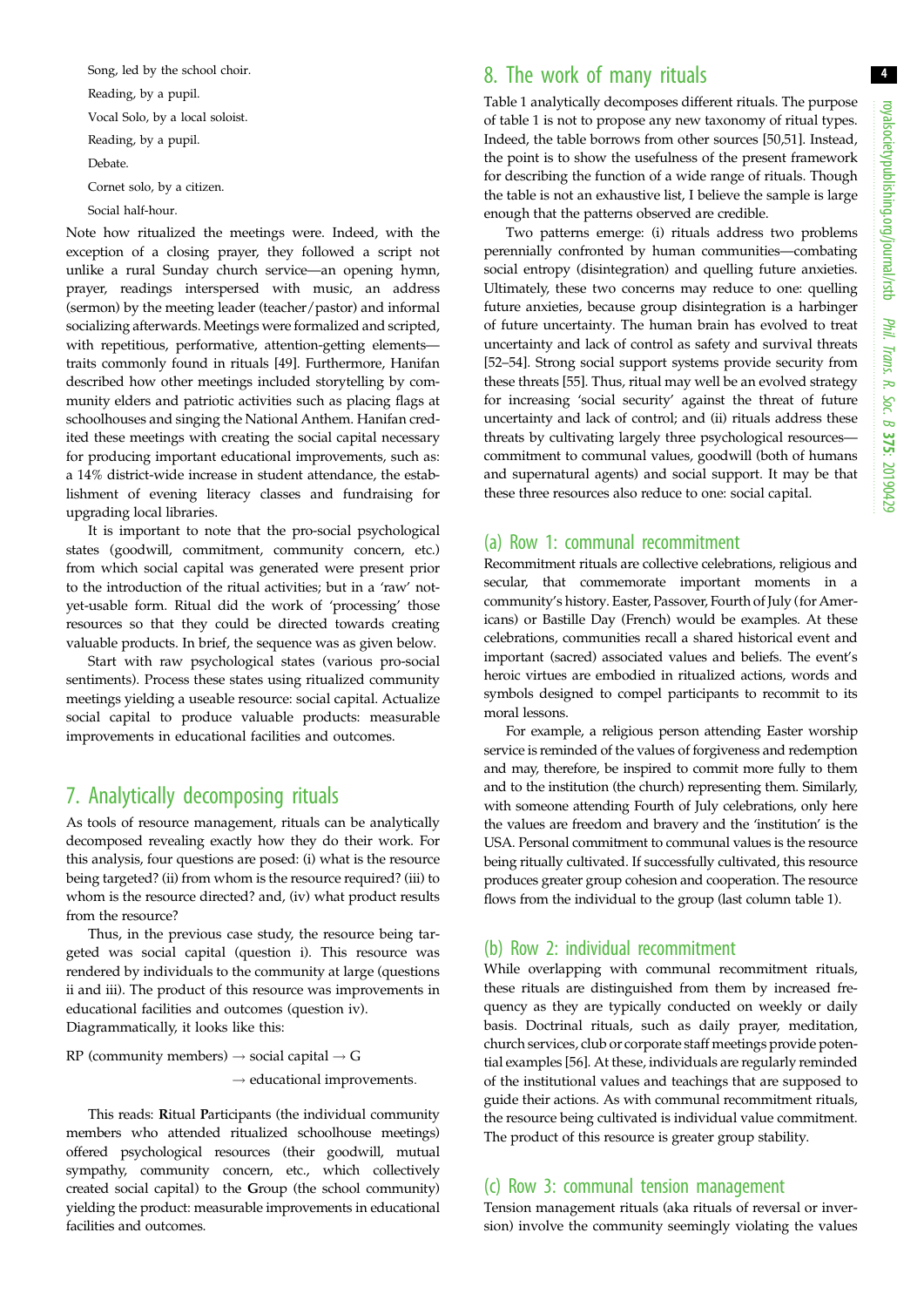<span id="page-4-0"></span>Table 1. Each row summarizes the different ritual types in terms of: the problem that the ritual addresses, the psychological resource being cultivated and how that resource is put to work to produce an end state that addresses the problem (the ritual work).

| ritual type                                                | example                                                  | problem                            | <b>resource</b>                                                | ritual work: resource and product                                                                                                                                                                                             |
|------------------------------------------------------------|----------------------------------------------------------|------------------------------------|----------------------------------------------------------------|-------------------------------------------------------------------------------------------------------------------------------------------------------------------------------------------------------------------------------|
| 1. communal<br>recommitment                                | Easter, Fourth of July                                   | social entropy                     | value commitment                                               | $RP \rightarrow G \rightarrow$ Group stability (read as: Ritual<br>Participant(s) render resource (commitment to<br>cultural values, previous column) to the<br>Group producing Group stability (inhibits<br>social entropy)) |
| 2. individual<br>recommitment<br>(doctrinal rituals)       | regular worship<br>service, regular<br>corporate rituals | social entropy                     | value commitment                                               | $RP \rightarrow G \rightarrow$ Group stability                                                                                                                                                                                |
| 3. tension<br>management                                   | New Years, Mardi<br>Gras                                 | social entropy                     | acceptance of social<br>order                                  | $RP \rightarrow G \rightarrow$ Group stability                                                                                                                                                                                |
| 4. traditional<br>communal<br>transitions<br>(calendrical) | Harvest festival.<br>summer solstice                     | future uncertainty<br>(group)      | qoodwill of<br>supernatural agent<br>(SA); value<br>commitment | RP (SA) $\rightarrow$ G $\rightarrow$ future confidence (read as:<br>Supernatural Agent renders goodwill to Group<br>producing greater confidence in future<br>$RP \rightarrow G \rightarrow$ future confidence               |
| 5. communal<br>transitions (non-<br>calendrical)           | coronations, peace-<br>war-making,<br>renewal            | future uncertainty<br>(group)      | goodwill of SA; value<br>commitment                            | RP (SA) $\rightarrow$ G $\rightarrow$ future confidence<br>$RP \rightarrow G \rightarrow$ future confidence                                                                                                                   |
| 6. personal transitions                                    | birth, marriage,<br>military discharge                   | future uncertainty<br>(individual) | social support                                                 | $G \rightarrow RP \rightarrow$ future confidence (read as: Group<br>renders social support (resource) to Ritual<br>Participants (individuals undergoing transition)<br>producing greater confidence in future)                |
| 7. personal transition:<br>initiation                      | fraternity, military,<br>adulthood                       | future uncertainty<br>(group)      | goodwill of SA;<br>commitment and<br>competence                | RP (SA) $\rightarrow$ G $\rightarrow$ future confidence<br>$RP \rightarrow G \rightarrow$ future confidence                                                                                                                   |

that sustain it. New Year's Day, Mardi Gras, Oktoberfest (possibly Halloween) are modern examples. Historical examples would include the Roman Saturnalia festival and Medieval pre-Lent and harvest season celebrations [\[57](#page-8-0),[58\]](#page-8-0).

It has been argued that these rituals serve an important 'stress-relieving' function [\[59](#page-8-0),[60](#page-8-0)]. Good citizenry requires constant self-monitoring. Communal virtues—altruism, delay of gratification, the restraint of emotional and sexual impulses—take effort, and over time can lead to a dangerous 'build up' of frustration. Inversion rituals dissipate this pentup energy under ritualistically regulated circumstances so that it reinforces rather than threatens the established order.

Thus, by 'letting loose' at New Year's, we are more able to resume normal productivity, post-holiday. 'Letting loose' generates positive emotions among ritual participants, promoting social boding. [[24](#page-7-0)[,61](#page-8-0)]. Furthermore, these positive emotions can generalize to the culture at large. The community allows individuals to indulge in transient bouts of freedom, generating goodwill towards one's society and renewed acceptance of the prevailing order. Thus, goodwill is the resource being ritually cultivated and its product is cultural stability.

### (d) Row 4: communal seasonal transition

Transition represents another threat to cultural stability. Such events as the change from planting to harvest season, the first frost, the first salmon run etc., represent calendric changes affecting work-related activities. Community festivals celebrated these changes and prepared members for the anticipated work ahead. In modern times, these seasonal festivals have lost much of their transitional function and have become communal recommitment rituals—celebrating a community's past and encouraging commitment to its historical values. County fairs, spring festivals, blessings of fishing boats and other similar activities provide examples.

In their traditional form, calendric rituals often involved seeking supernatural goodwill to help ensure future workrelated success. For example, in England, the first working day after Christmas was Plough Monday. Ploughs were blessed in church in hopes of a good harvest and fertile fields [\[58](#page-8-0), pp. 25–32]. Midsummer (solstice) bonfire festivals were also common across Medieval and pre-modern Europe. A priest blessed the central fire and villagers would dance around it and leap over it. Leaping unburnt over the fire was thought to bring fertility, vitality, good crops and general good fortune [\[58](#page-8-0), pp. 40–41].

These rituals were multifaceted. The merry-making of some calendric rituals made them (to some degree) inversion rituals. Nearly all of them were communal and contained religious elements. Thus, (to some extent) they were rituals of collective social bonding where a community also sought God's blessing upon them and their labour. In resource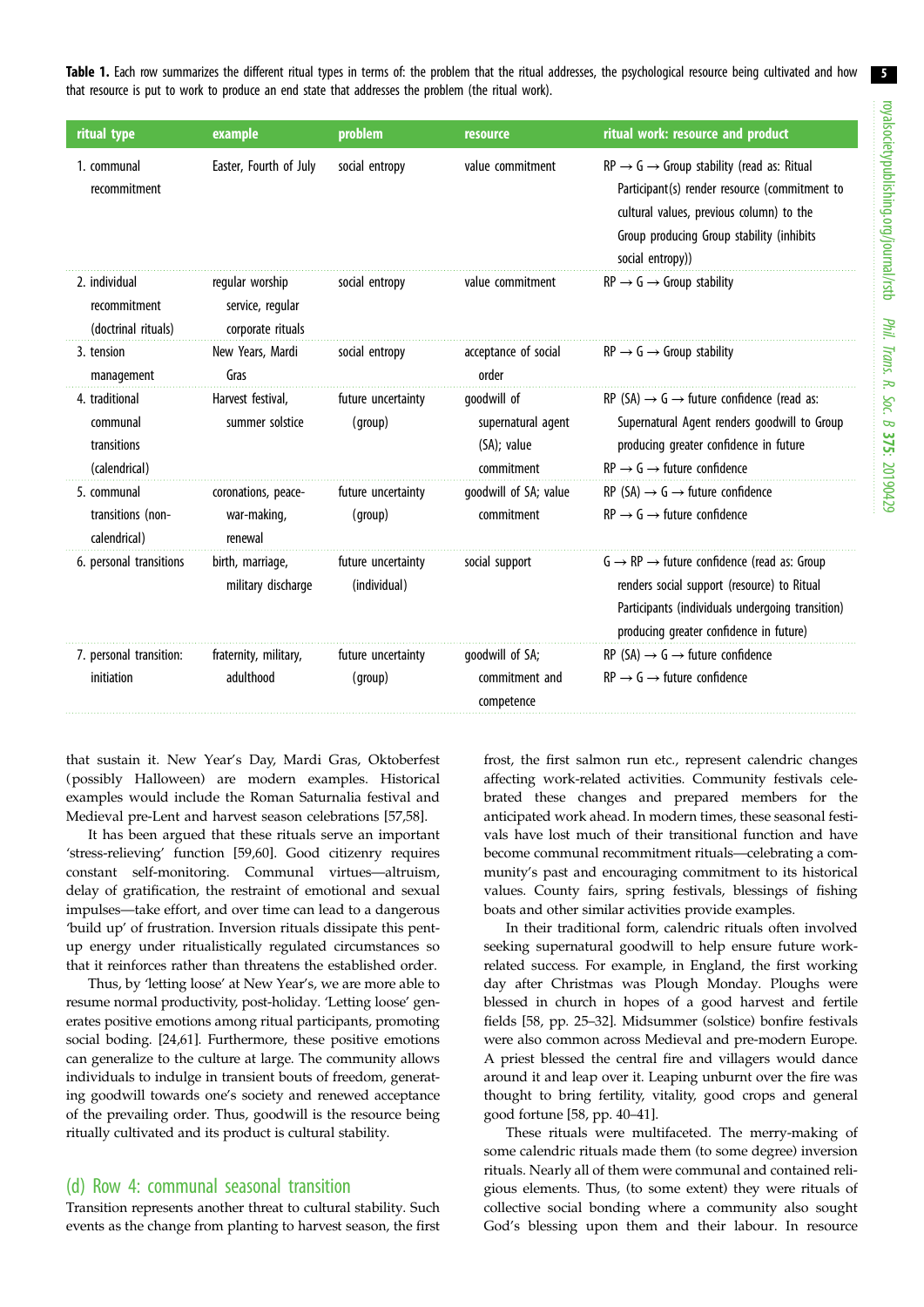management terms, the rituals sought to build communal and supernatural goodwill (the resource) in order to produce well-being and social stability through the success of their labours (farming, fishing, hunting) and avoidance of misfortune (disease, drought, war, etc.).

### (e) Row 5: communal status transition

Calendric transitions arise from seasonal changes. Other transitions are rooted in social changes. These include changes of power (inauguration or coronations) and changes in inter-group relations (alliance-building or war-making). Ancient rituals of renewal could also be included here. In all these transitions, the society faces an uncertain future. Its very existence could be threatened. Transition rituals typically addressed this concern in two ways: (i) by seeking supernatural blessing or goodwill for a successful transition, and (ii) by engaging in collective acts of recommitment to a common identity and set of values. Thus, supernatural goodwill and individual value commitment are the resources being cultivated while confidence in the society's future is the product. This is a highly diverse ritual category with many possible examples. Space limitations allow for discussion of only a few.

Example: coronations. American presidential inaugurations include a parade, patriotic songs often accompanied by a military band, prayers, oath-taking on a Bible, and a formal Presidential address. Similarly, an English monarch is invested at Westminster Abbey by the archbishop of Canterbury. The sovereign takes an oath, is anointed with holy oil and invested with the Sword of State, the Orb and the Crown Jewels. Traditional religious and patriotic songs are sung. Acts of homage by clergy and others are performed, with the ceremony culminating in a final procession as the National Anthem is played. Note how in both of these coronation rituals, supernatural blessing or goodwill is sought (through oaths, prayers, anointing, etc.) combined with acts of commitment to communal values (parades, processions, patriotic songs, acts of homage, etc.).

Example: war-making. On 2 August 1914, Tsar Nicholas of Russia declared war on Germany in a grand ceremony held at the Winter Palace in St Petersburg. Despite the sweltering heat, thousands gathered in the massive palace square carrying icons, banners and singing songs. Inside, the Tsar stood before an altar upon on which sat the Vladimir Mother of God icon, said to have repulsed Tamerlane's invasion of Moscow in 1395. Facing the altar, Nicholas pledged to never make peace if an enemy of Russia was on her soil. Then he went out to the crowd. They knelt, but before the Tsar could speak, their frenzied cheering climaxed, making it impossible for him to be heard. He merely bowed as the masses spontaneously intoned the Imperial Anthem [\[62](#page-8-0), pp. 277–278]. Again, note the actions designed to ensure supernatural goodwill (venerating an icon, swearing before it, crowds carrying icons) combined with acts of commitment to the Tsar and Russia (carrying banners, singing patriotic songs, kneeling before the Tsar).

Example: rituals of renewal. Many tribal and ancient societies believed that without periodic renewal, their civilization would unravel into chaos [[63,64\]](#page-8-0). Thus, cultural renewal rituals were enacted to ensure that disorder and complacency did not overwhelm them. For example, in Babylonian mythology, the god Marduk created the universe from chaos. To prevent chaos

from once again engulfing the universe (taking Babylon with it), the king was required to regularly seek re-confirmation of his legitimacy. This he did twice a year at festivals held during the spring and autumn equinoxes [\[65](#page-8-0)]. The spring festival was especially dramatic, in that it included a ritual humiliation of the king.

The king and a large entourage processed to Marduk's Temple, the Esagila. Here, he was stripped of his royal insignia and other trappings of nobility. The high priest then dragged the king by the ears to the image of Bel, where the king knelt, confessed his sins and recited a list of vows that would guide his next year's rule. The priest then slapped the king hard across the face, hoping to elicit tears—thought to indicate Marduk's approval of the king's continued rule. Then the king's regalia and his power were return to him. The ritual was not only political but personal. It served as a healing ritual for the king—preserving him from illness and restoring his mental and physical well-being. Note how confidence in the future depended on an indicator of ongoing supernatural approval (royal tears), which undoubtedly bolstered confidence in the Empire's future.

## (f) Row 6: personal transitions: life cycle

Personal transitions occur over the course of one's lifetime: birth, maturity, marriage, death, graduation, military induction/ discharge, etc. In all cases, the personal or familial order is altered by the addition, loss or status-change of members. A common pattern in these rituals is that of the community gathering to offer an important resource, social support, to the ritual participants. Birthing mothers, marrying couples and grieving families are all making life-altering transitions facing uncertain futures. Supportive rituals help them navigate these transitions and engage the future with greater confidence.

For example, among many Native American communities, the transition from warrior to non-warrior status was a ritually guided process. Among the Lakota Sioux, the sweat lodge ceremony played a prominent role [\[66](#page-8-0)]. A medicine man gathered with veterans in the lodge offering prayers and leading sacred chants and songs. The lodge's darkness and heat caused sensory deprivation and pain, inducing a trance-like state and a profound sense of solidarity. Emerging from the lodge, the veterans encountered an abrupt 'punch' of cold air, which was thought of as a re-birthing experience, invigorating and transformative. Cleansed and revived, the veterans joined the tribe in communal dancing.

The important theme present in Native American postconflict rituals is that of the community re-affirming its commitment to the individual warriors. Community commitment to the warrior is the resource being cultivated which is designed to produce successful re-integration.

#### (g) Row 7: personal transitions: Initiation

While most life cycle rituals entailed a sympathetic community gathering around the transitional individual(s), traditional adulthood initiations varied somewhat from this. The transitional adolescent was often tested, trained and sometimes even tortured, to ensure that he/she was both committed to and prepared for responsible adult status [\[67](#page-8-0)]. All ancestral societies faced varying degrees of future uncertainty and inter-group conflict. Ensuring the tribe's future required that the next generation possessed the skills, character and knowledge to overcome hardship and uphold tradition.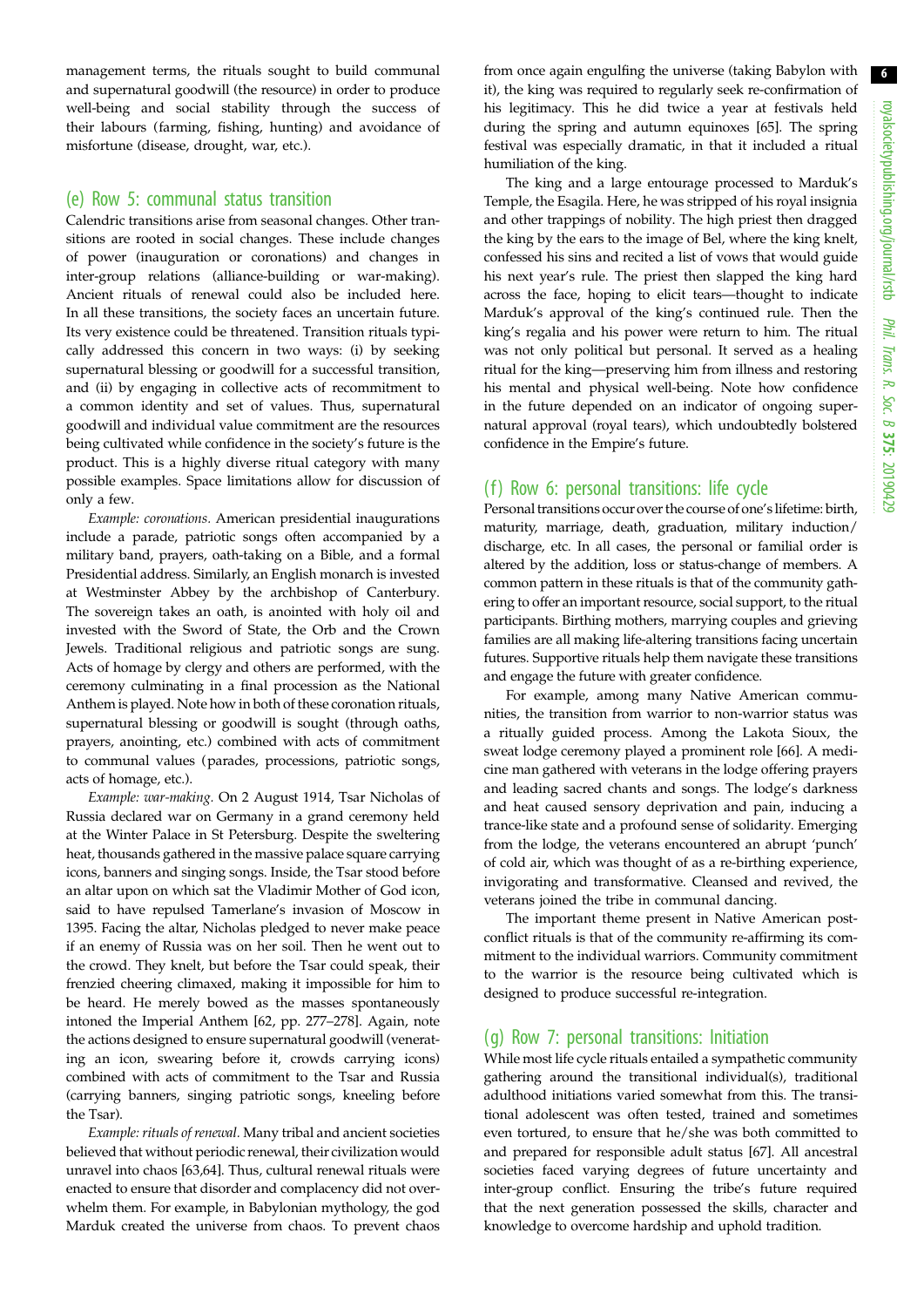Some initiation rituals required the demonstration of physical skills, which if lacking could mean the inability to perform adult responsibilities. Among the !Kung San (traditional hunter–gatherers of southern Africa), a young man is not considered eligible for marriage until he has demonstrated his hunting prowess and therefore can provide for a family [[68](#page-8-0)]. Among the Hamar people, traditional pastoralists in southwestern Ethiopia, manhood initiation involves a 'bull jumping' ritual [\[69](#page-8-0)]. Successfully completing four'leaps' means that the boy has crossed into manhood and is eligible to marry. By demonstrating his skill, agility and bravery, he proves his worthiness as a husband, herder and adult community member.

Adulthood initiation rituals often include the transmission of secret or sacred knowledge from elders to initiates. Exclusive, 'secret' societies within the tribe are frequently responsible for this. For example, among the Mende (traditional West African farmers and hunters), the Poro society initiates boys into manhood with physical labours, drumming and dancing, education in tribal law and customs, and training in practical skills. Similarly, the Sande society initiates girls instructing them in domestic skills as well as proper behaviour towards husbands, other men and their fellow-wives [[70\]](#page-8-0).

Thus, while initiation rituals did (and still do) involve social support being offered to the initiates, more often, they tested commitment and inculcated competence in the form of the character values, knowledge and skills necessary to be an adult tribe member. Thus, the resource being ritually cultivated was commitment and competence in the initiate, which was then rendered to the community producing confidence in the future.

# 9. From description to prediction

One pattern observable in [table 1](#page-4-0) is that most rituals entail individuals rendering psychological resources to groups (last column). By doing so, individuals gain certain returns, such as a sense of meaning and identity, and access to communally acquired resources. These returns, however, are often immaterial and/or delayed. Only in a subset of life cycle rituals (row 6) do groups provide tangible and more immediate resources to individuals in the form of emotional and material support. This leads to a prediction: individuals will actively defend their few ritual opportunities of securing important resources from groups. Thus, group encroachment on life cycle rituals, such as those in row 6, will be resisted.

A relevant case study may be the Soviet life cycle rituals imposed shortly after the Bolshevik Revolution (with attempted revitalization the 1960s and 1970s). For example, new christening ceremonies, called Oktyabriny, were introduced replacing religious baptisms. What traditionally had been a highly personal rite of transition became more of a political demonstration [\[71](#page-8-0)–[73](#page-8-0)].

Rather than being conducted at the parents' church or home, Oktyabriny were usually held at a workplace or party office and attendees were usually members of the parents' work collective. Civil sponsors replaced godparents and party officials supplanted Orthodox clergy. In place of holy water, the infant was 'blessed' with 'the legacy of slavery and darkness and with [the] red flag of struggle and labour' [[71,](#page-8-0) p. 93]. Parents were exhorted to raise their child to be a 'faithful warrior' for the toiling masses throughout the world, while a drum core of Young Pioneers chanted,

'we are the young guard of workers and peasants' [[73](#page-8-0), p. 111]. Practical gifts such as baby supplies were replaced by socialist gifts, such as an infant portrait of Lenin. Parents were required to make loyalty pledges promising to raise the child in the spirit of communism. In one case, a mother proudly proclaimed that her child was only physically hers; spiritually, the child belonged to the collective. After such pledges, the Young Pioneers wrapped the baby in a red banner and the Internationale was intoned.

Outside of a few politically zealous factory towns, Oktyabriny were never well accepted [\[72](#page-8-0), pp. 68–69; [74,](#page-8-0) p. 107]. Even decades later, when attempts were made to revitalize modified forms of Soviet christening ceremonies, their success depended greatly on subduing political elements in favour of personal ones.

Certainly, there are many reasons why a ritual founders. However, that Oktyabriny faded long before the Soviet Union's collapse suggests that it was ritual failure rather than the loss of the underlying social system that led to its demise. Furthermore, Soviet ritual specialists attributed its unpopularity to its inability to address the emotional needs of the mother and family [\[72](#page-8-0), pp. 68–69]. It is also telling that despite official attempts to eliminate them, many pre-Soviet birthing traditions such as baptism, various folk taboos, and high levels of familial and community involvement endured through the communist era (and have resurged afterwards, see [[74](#page-8-0), pp. 74–89]). This suggests that what the Oktyabriny lacked was being covertly substituted by older ritual forms.

The same was generally true of the 'Red Weddings' and 'Red Funerals' which were introduced shortly after the Revolution in place of Orthodox Christian ones. Despite official condemnation, Stites [[73,](#page-8-0) p. 112] estimates that in 1925, 75% of weddings were still held in a church. Even in industrial towns, Red Weddings were rare. As with Oktyabriny, Red Weddings and Funerals often clumsily interjected politics into a highly personal rite of passage [[71,](#page-8-0) pp. 93–94; [73](#page-8-0), p. 112; [74,](#page-8-0) pp. 181, 153–155]. For example, in Red Funerals, official protocol required emphasizing the deceased's role as a loyal worker (so as to inspire the living to follow his/ her example) with little acknowledgement of his/her familial role. The resentment this spawned often caused local officials to grudgingly permit the convert continuation of traditional funeral practices [[74,](#page-8-0) p. 215].

Other potentially testable predictions emerge from [table 1.](#page-4-0) For example, it might be predicted that groups will alter, replace or abandon rituals that no longer effectively extract important resources, such as commitment or loyalty, from members (that ineffectiveness being evidenced by the decline of the needed product: group stability). Relatedly, any ritual whose material costs (time, energy, money, etc.) exceed the value of the psychological resources it generates may also be ripe for abandonment or modification. Finally, the more a valuable product (group stability, future confidence) faces threat, the more effort groups will exert in ritually extracting necessary resources from individuals.

## 10. Conclusion

Impracticality often serves as a defining feature of ritual. For most of our history, however, ritual was work—as practical and essential as ploughing fields and gutting fish. In this paper, I have tried to describe the precise nature of that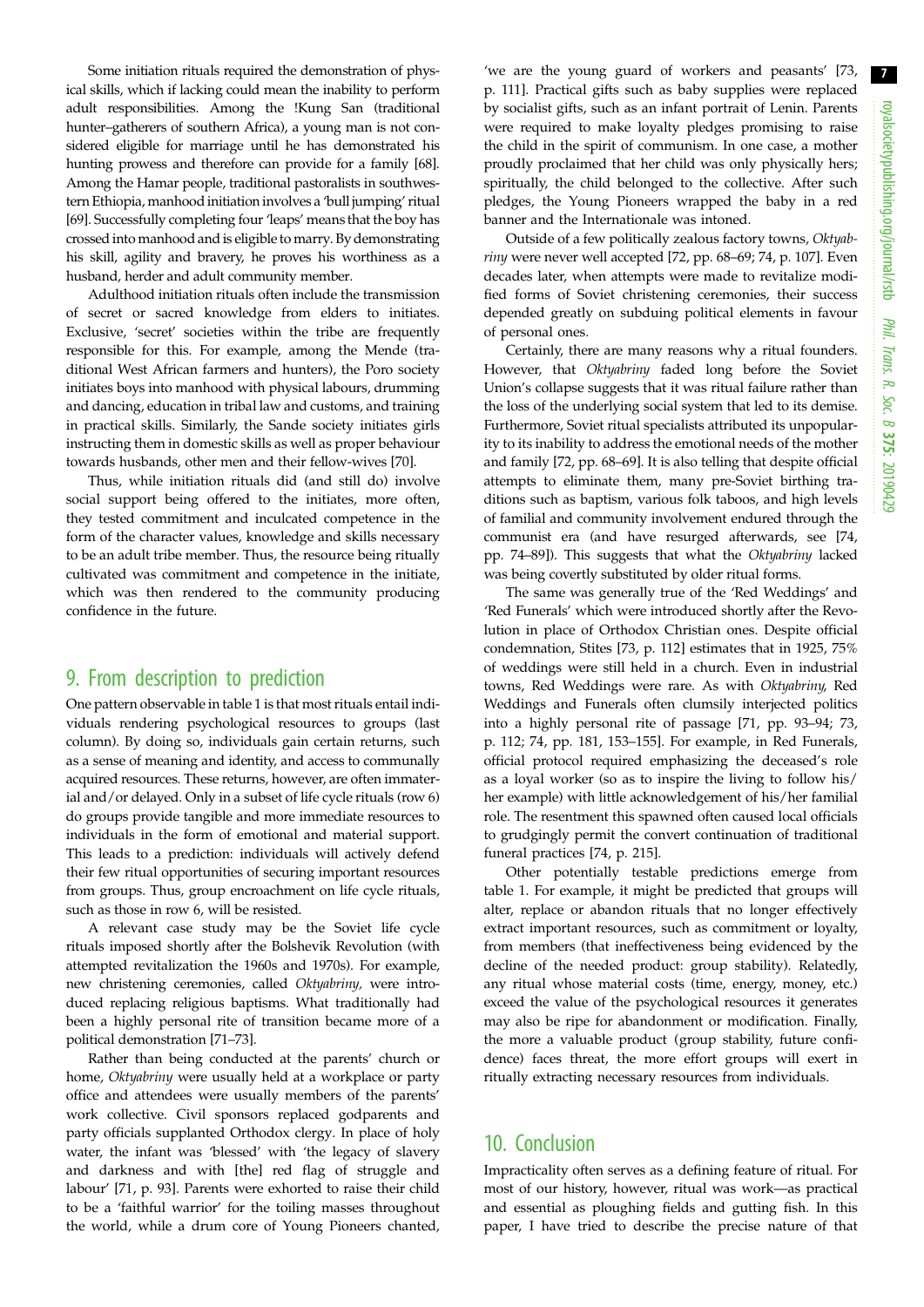<span id="page-7-0"></span>work: rituals manage the psychological resources necessary for combating social entropy and future uncertainty. This management activity can be analytically decomposed, providing both a novel way of describing rituals and a means of deriving potentially testable predictions about ritual survival and abandonment.

Data accessibility. This article has no additional data. Competing interests. I declare I have no competing interests.

Funding. I received no funding for this study.

Acknowledgements. The author thanks the editors for the opportunity to contribute this special issue, reviewers for their helpful comments on an earlier draft and Raini Blackwell for reading over an earlier draft.

# **References**

- 1. Tomasello M, Melis AP, Tennie C, Wyman E, Herrmann E. 2012 Two key steps in the evolution of human cooperation: the interdependence hypothesis. Curr. Anthropol. 53, 673–692. ([doi:10.](http://dx.doi.org/10.1086/668207) [1086/668207](http://dx.doi.org/10.1086/668207))
- 2. Richarson PJ, Boyd D. 2001 The evolution of subjective commitment to groups: the tribal instincts hypothesis. In Evolution and the capacity for commitment (ed. R Neese), pp. 186–220. New York, NY: Russell Sage Foundation.
- 3. Sosis R. 2006 Religious behaviors, badges, and bans: signaling theory and the evolution of religion. In Where god and science meet: how brain and evolutionary studies alter our understanding of religion, volume 1: evolution, genes, and the religious brain (ed. P McNamara), pp. 61–86. Westport, CT: Praeger Publishers.
- 4. Loewer B. 2001 Cognitive science: philosophical aspects. In International encyclopaedia of the social and behavioural sciences (eds NJ Smelser, PB Baltes), pp. 2166–2171. Amsterdam, The Netherlands: Elsevier.
- 5. Flannelly KJ. 2017 Religious beliefs, evolutionary psychiatry, and mental health in America: evolutionary threat assessment systems theory. New York, NY: Springer.
- 6. Kahneman D. 1973 Attention and effort. New York, NY: Prentice-Hall.
- 7. Baumeister RF, Vohs KD, Tice DM. 2007 The strength model of self-control. Curr. Dir. Psychol. Sci. 16, 351–355. ([doi:10.1111/j.1467-8721.2007.00534.x\)](http://dx.doi.org/10.1111/j.1467-8721.2007.00534.x)
- 8. Carter EC, Kofler LM, Forster DE, McCullough ME. 2015 A series of meta-analytic tests of the depletion effect: self-control does not seem to rely on a limited resource. J. Exp. Psychol.: Gen. 144, 796–815. ([doi:10.1037/xge0000083\)](http://dx.doi.org/10.1037/xge0000083)
- 9. Hagger MS et al. 2016 A multilab preregistered replication of the ego-depletion effect. Perspect. Psychol. Sci. 11, 546–573. [\(doi:10.1177/](http://dx.doi.org/10.1177/1745691616652873) [1745691616652873](http://dx.doi.org/10.1177/1745691616652873))
- 10. Baumeister RF, Vohs KD. 2016 Strength model of self-regulation as limited resource: assessment, controversies, update. Adv. Exp. Soc. Psychol. 54, 67–127. [\(doi:10.1016/bs.aesp.2016.04.001\)](http://dx.doi.org/10.1016/bs.aesp.2016.04.001)
- 11. Ackerman PL. 2011 Cognitive fatigue: multidisciplinary perspectives on current research and future applications. Washington, DC: American Psychological Association.
- 12. Engle RW, Conway ARA, Tuholski SW, Shisler RJ. 1995 A resource account of inhibition. Psychol. Sci. 6, 122–125. [\(doi:10.1111/j.1467-9280.1995.](http://dx.doi.org/10.1111/j.1467-9280.1995.tb00318.x) [tb00318.x](http://dx.doi.org/10.1111/j.1467-9280.1995.tb00318.x))
- 13. Sievertsen HH, Gino F, Piovesan M. 2016 Cognitive fatigue influences students' performance on standardized tests. Proc. Nat Acad. Sci. USA 113, 2621–2624. [\(doi:10.1073/pnas.1516947113](http://dx.doi.org/10.1073/pnas.1516947113))
- 14. Randles D, Harlow I, Inzlicht M. 2017 A preregistered naturalistic observation of within domain mental fatigue and domain-general depletion of self-control. PLoS ONE 12, e0182980. [\(doi:10.1371/](http://dx.doi.org/10.1371/journal.pone.0182980) [journal.pone.0182980\)](http://dx.doi.org/10.1371/journal.pone.0182980)
- 15. Dai H, Milkman KL, Hofmann DA, Staats BR. 2015 The impact of time at work and time off from work on rule compliance: the case of hand hygiene in healthcare. J. Appl. Psychol. 100, 846–862. [\(doi:10.](http://dx.doi.org/10.1037/a0038067) [1037/a0038067\)](http://dx.doi.org/10.1037/a0038067)
- 16. Linder JA, Doctor JN, Friedberg MW, Reyes Nieva H, Birks C, Meeker D, Fox CR. 2014 Time of day and the decision to prescribe antibiotics. JAMA Intern. Med. 174, 2029–2031. ([doi:10.1001/jamainternmed.](http://dx.doi.org/10.1001/jamainternmed.2014.5225) [2014.5225](http://dx.doi.org/10.1001/jamainternmed.2014.5225))
- 17. Danziger S, Levav J, Avnaim-Pesso L. 2011 Extraneous factors in judicial decisions. Proc. Natl Acad. Sci. USA 108, 6889–6892. ([doi:10.1073/pnas.1018033108](http://dx.doi.org/10.1073/pnas.1018033108))
- 18. Pocheptsova A, Amir O, Dhar R, Baumeister RF. 2009 Deciding without resources: resource depletion and choice in context. J. Market. Res. 46, 344–355. [\(doi:10.1509/jmkr.46.3.344](http://dx.doi.org/10.1509/jmkr.46.3.344))
- 19. Pfifferling J-H, Gilley K. 2000 Overcoming compassion fatigue. Fam. Pract. Manag. 7, 39–44.
- 20. Richardson RW. 2010 Couples in conflict: a family systems approach to marriage. Minneapolis, MN: Fortress Press.
- 21. Hobson NM, Schroeder J, Risen JL, Xygalatas D, Inzlicht M. 2018 The psychology of rituals: an integrative review and process-based framework. Pers. Soc. Psychol. Rev. 22, 260–284. [\(doi:10.1177/](http://dx.doi.org/10.1177/1088868317734944) [1088868317734944\)](http://dx.doi.org/10.1177/1088868317734944)
- 22. Morgan R, Fischer R, Bulbulia JA. 2017 To be in synchrony or not? A meta-analysis of synchrony's effects on behaviour, perception, cognition and affect. J. Exp. Soc. Psychol. 72, 13–20. [\(doi:10.1016/](http://dx.doi.org/10.1016/j.jesp.2017.03.009) [j.jesp.2017.03.009\)](http://dx.doi.org/10.1016/j.jesp.2017.03.009)
- 23. Branas-Garza P, Espın AM, Neuman S. 2014 Religious pro-sociality? Experimental evidence from a sample of 766 Spaniards. PLoS ONE 9, e104685. [\(doi:10.1371/journal.pone.0104685\)](http://dx.doi.org/10.1371/journal.pone.0104685)
- 24. Fischer R, Callander R, Reddish P, Bulbulia J. 2013 How do rituals affect cooperation? An experimental field study comparing nine ritual types. Hum. Nat. 24, 115–125. ([doi:10.1007/s12110-013-9167-y\)](http://dx.doi.org/10.1007/s12110-013-9167-y)
- 25. Power EA. 2017 Discerning devotion: testing the signaling theory of religion. Evol. Hum. Behav. 38, 82–91. ([doi:10.1016/j.evolhumbehav.2016.07.003](http://dx.doi.org/10.1016/j.evolhumbehav.2016.07.003))
- 26. Soler M. 2012 Costly signaling, ritual and cooperation: evidence from Candomble, an Afro-Brazilian religion. Evol. Hum. Behav. 33, 346–356. ([doi:10.1016/j.evolhumbehav.2011.11.004\)](http://dx.doi.org/10.1016/j.evolhumbehav.2011.11.004)
- 27. Friese M, Messner C, Schaffner Y. 2012 Mindfulness meditation counteracts self-control depletion. Consc. Cogn. 21, 1016–1022. [\(doi:10.1016/j.concog.2012.](http://dx.doi.org/10.1016/j.concog.2012.01.008) [01.008](http://dx.doi.org/10.1016/j.concog.2012.01.008))
- 28. Friese M, Schweizer L, Arnoux A, Sutter F, Wanke M. 2014 Prayer counteracts self-control depletion. Consc. Cogn. 29, 90–95. ([doi:10.1016/j.concog.2014.](http://dx.doi.org/10.1016/j.concog.2014.08.016) [08.016](http://dx.doi.org/10.1016/j.concog.2014.08.016))
- 29. Fincham FD, Beach SRM. 2014 I say a little prayer for you: praying for partner increases commitment in romantic relationships. J. Fam. Psychol. 28, 587–593. [\(doi:10.1037/a0034999\)](http://dx.doi.org/10.1037/a0034999)
- 30. Lambert NM, Fincham FD, Stillman TF, Graham SM, Beach SRM. 2010 Motivating change in relationships: can prayer increase forgiveness? Psychol. Sci. 21, 126–132. ([doi:10.1177/](http://dx.doi.org/10.1177/ 0956797609355634) [0956797609355634\)](http://dx.doi.org/10.1177/ 0956797609355634)
- 31. Purzycki BG, Arakchaa T. 2013 Ritual behavior and trust in the Tyva Republic. Curr. Anthropol. 54, 381–388. [\(doi:10.1086/670526](http://dx.doi.org/10.1086/670526))
- 32. Keverne EB, Martinez ND, Tuite B. 1989 Betaendorphin concentrations in cerebrospinal fluid of moneys influenced by grooming relationships. Psychoneuroendocrinology 14, 155–161. [\(doi:10.](http://dx.doi.org/10.1016/0306-4530(89)90065-6) [1016/0306-4530\(89\)90065-6](http://dx.doi.org/10.1016/0306-4530(89)90065-6))
- 33. Alpert JS. 2013 Philematology: the science of kissing. A message for the marital month of June. Am. J. Med. 126, 466. [\(doi:10.1016/j.amjmed.2012.](http://dx.doi.org/10.1016/j.amjmed.2012.12.022) [12.022](http://dx.doi.org/10.1016/j.amjmed.2012.12.022))
- 34. Grewen KM, Girdler SS, Amico J, Light KC. 2005 Effects of partner support on resting oxytocin, cortisol, norepinephrine, and blood pressure before and after warm partner contact. Psychosom. Med. 67, 531–538. ([doi:10.1097/01.psy.0000170341.](http://dx.doi.org/10.1097/01.psy.0000170341.88395.47) [88395.47](http://dx.doi.org/10.1097/01.psy.0000170341.88395.47))
- 35. Light KC, Grewen KM, Amico J. 2005 More frequent partner hugs and higher oxytocin levels are linked to lower blood pressure and heart rate in premenopausal women. Biol. Psychol. 69, 5–21. ([doi:10.1016/j.biopsycho.2004.11.002](http://dx.doi.org/10.1016/j.biopsycho.2004.11.002))
- 36. Cohen EEA, Ejsmond-Frey R, Knight N, Dunbar RIM. 2010 Rowers' high: behavioural synchrony is correlated with elevated pain thresholds. Biol. Lett. 6, 106–108. ([doi:10.1098/rsbl.2009.0670\)](http://dx.doi.org/10.1098/rsbl.2009.0670)
- 37. Lang M, Bahna V, Shaver JH, Reddish P, Xygalatas D. 2017 Sync to link: endorphin-mediated synchrony effects on cooperation. Biol. Psychol. 127, 191–197. ([doi:10.1016/j.biopsycho.2017.06.001](http://dx.doi.org/10.1016/j.biopsycho.2017.06.001))